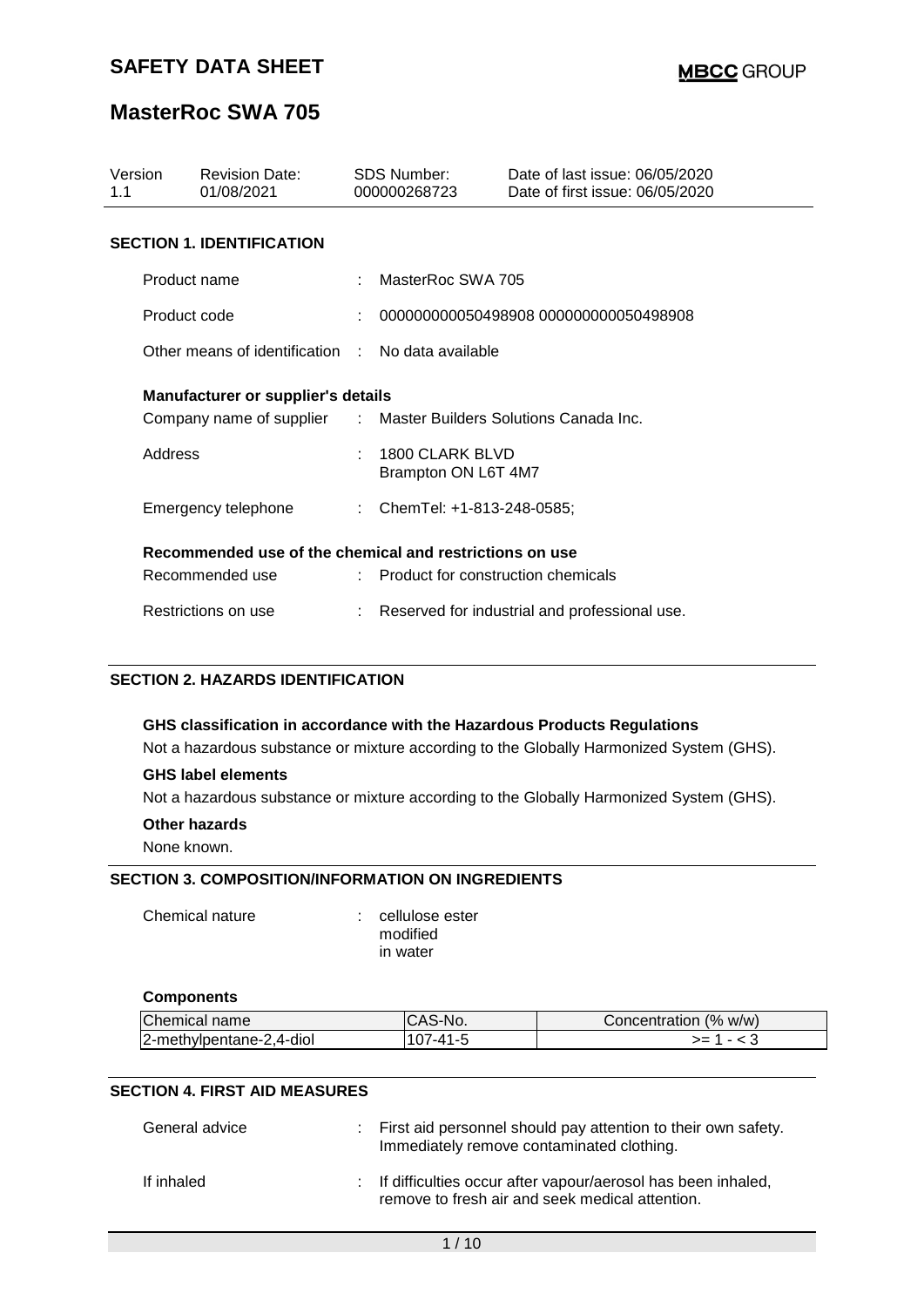# **MasterRoc SWA 705**

| Version<br>1.1 | <b>Revision Date:</b><br>01/08/2021                    | <b>SDS Number:</b><br>000000268723                                                   | Date of last issue: 06/05/2020<br>Date of first issue: 06/05/2020                           |
|----------------|--------------------------------------------------------|--------------------------------------------------------------------------------------|---------------------------------------------------------------------------------------------|
|                | In case of skin contact                                |                                                                                      | Wash thoroughly with soap and water<br>If skin irritation persists, call a physician.       |
|                |                                                        | If on skin, rinse well with water.<br>If on clothes, remove clothes.                 |                                                                                             |
|                | In case of eye contact                                 | water with eyelids held open.                                                        | : Wash affected eyes for at least 15 minutes under running                                  |
|                |                                                        | Remove contact lenses.<br>Protect unharmed eye.<br>Keep eye wide open while rinsing. | Flush eyes with water as a precaution.<br>If eye irritation persists, consult a specialist. |
| If swallowed   |                                                        | seek medical attention.<br>Do NOT induce vomiting.                                   | : Immediately rinse mouth and then drink 200-300 ml of water,                               |
| delayed        | Most important symptoms<br>and effects, both acute and | None known.                                                                          |                                                                                             |
|                | Notes to physician                                     | Treat symptomatically.                                                               |                                                                                             |

## **SECTION 5. FIRE-FIGHTING MEASURES**

| Suitable extinguishing media :                      | Foam<br>Water spray<br>Dry powder<br>Carbon dioxide (CO2)                                                                                              |
|-----------------------------------------------------|--------------------------------------------------------------------------------------------------------------------------------------------------------|
| Unsuitable extinguishing<br>media                   | : water jet                                                                                                                                            |
| fighting                                            | Specific hazards during fire : See SDS section 10 - Stability and reactivity.                                                                          |
| Hazardous combustion prod- :<br>ucts                | harmful vapours<br>nitrogen oxides<br>fumes/smoke<br>carbon black<br>carbon oxides                                                                     |
| Further information                                 | Standard procedure for chemical fires.<br>Use extinguishing measures that are appropriate to local cir-<br>cumstances and the surrounding environment. |
| Special protective equipment :<br>for fire-fighters | Wear self-contained breathing apparatus for firefighting if nec-<br>essary.                                                                            |

### **SECTION 6. ACCIDENTAL RELEASE MEASURES**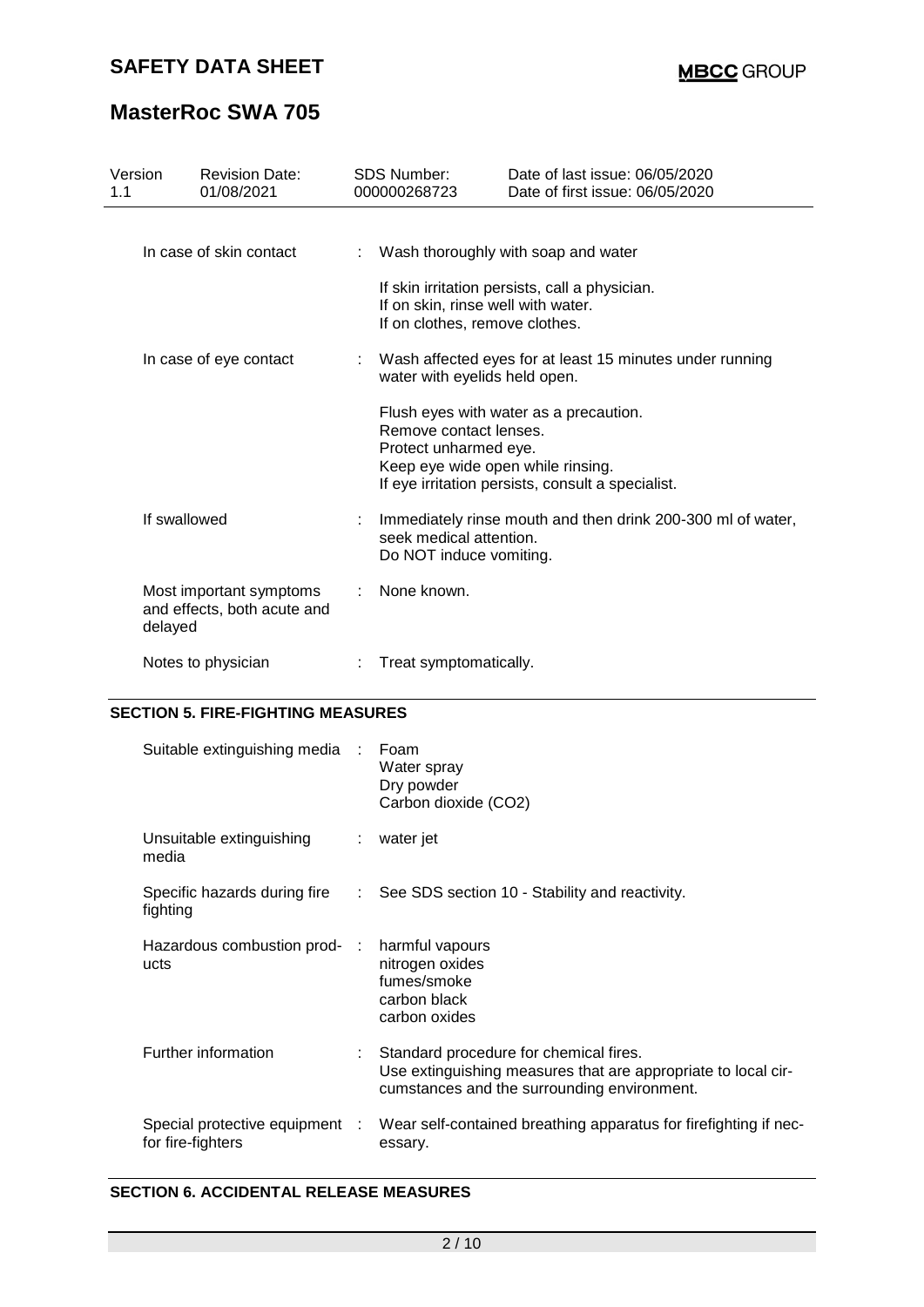# **MasterRoc SWA 705**

| Version<br>1.1 | <b>Revision Date:</b><br>01/08/2021                                            | <b>SDS Number:</b><br>000000268723 | Date of last issue: 06/05/2020<br>Date of first issue: 06/05/2020                                                                   |
|----------------|--------------------------------------------------------------------------------|------------------------------------|-------------------------------------------------------------------------------------------------------------------------------------|
|                | Personal precautions, protec-:<br>tive equipment and emer-<br>gency procedures | Use personal protective equipment. |                                                                                                                                     |
|                | Environmental precautions                                                      | respective authorities.            | $\therefore$ Prevent further leakage or spillage if safe to do so.<br>If the product contaminates rivers and lakes or drains inform |
|                | Methods and materials for<br>containment and cleaning up                       |                                    | Wipe up with absorbent material (e.g. cloth, fleece).<br>Keep in suitable, closed containers for disposal.                          |

#### **SECTION 7. HANDLING AND STORAGE**

| fire and explosion                             |                            | Advice on protection against : Normal measures for preventive fire protection.                                                                                                                                                                 |
|------------------------------------------------|----------------------------|------------------------------------------------------------------------------------------------------------------------------------------------------------------------------------------------------------------------------------------------|
| Advice on safe handling                        | $\mathcal{L}^{\text{max}}$ | Avoid contact with skin and eyes.<br>For personal protection see section 8.<br>Smoking, eating and drinking should be prohibited in the ap-<br>plication area.<br>Dispose of rinse water in accordance with local and national<br>regulations. |
| Conditions for safe storage                    | ÷                          | Keep container tightly closed in a dry and well-ventilated<br>place.<br>Electrical installations / working materials must comply with<br>the technological safety standards.                                                                   |
| Further information on stor-<br>age conditions |                            | Keep only in the original container in a cool, dry, well-<br>ventilated place away from ignition sources, heat or flame.<br>Protect from direct sunlight.                                                                                      |
| Further information on stor-<br>age stability  |                            | No decomposition if stored and applied as directed.                                                                                                                                                                                            |

#### **SECTION 8. EXPOSURE CONTROLS/PERSONAL PROTECTION**

### **Ingredients with workplace control parameters**

| Components               | CAS-No.  | Value type<br>(Form of<br>exposure)                    | Control parame-<br>ters / Permissible<br>concentration | <b>Basis</b>                         |
|--------------------------|----------|--------------------------------------------------------|--------------------------------------------------------|--------------------------------------|
| 2-methylpentane-2,4-diol | 107-41-5 | Ceil_Time                                              | 25 ppm<br>125 mg/m3                                    | <b>NIOSH</b>                         |
|                          |          | <b>CLV</b>                                             | 25 ppm<br>125 mg/m3                                    | 29 CFR<br>1910.1000<br>(Table Z-1-A) |
|                          |          | <b>STEL value</b><br>(Aerosol,<br>inhalable.)          | $10$ mg/m $3$                                          | <b>ACGIHTLV</b>                      |
|                          |          | <b>STEL value</b><br>(Vapor frac-<br>tion <sup>'</sup> | 50 ppm                                                 | <b>ACGIHTLV</b>                      |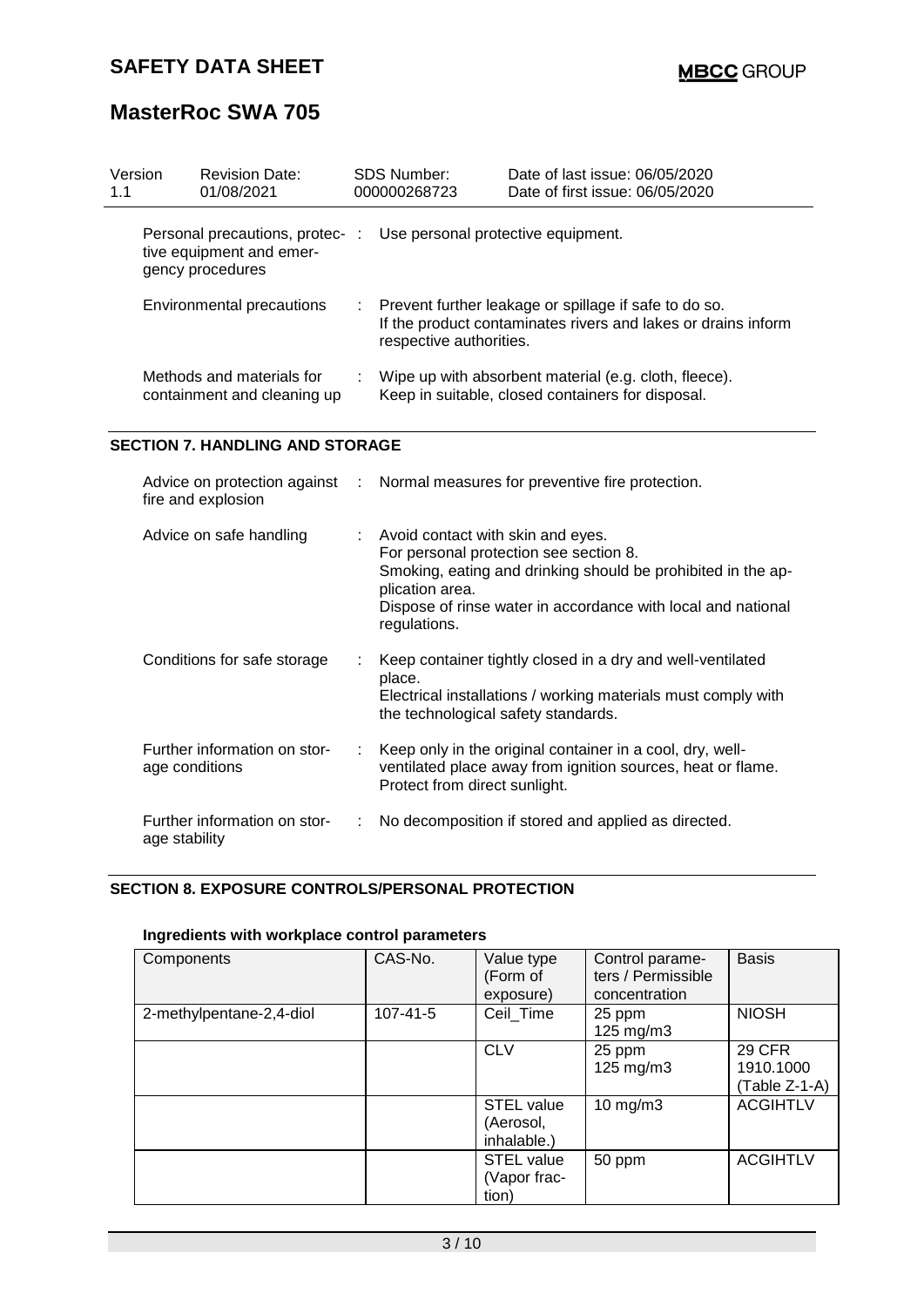| 1.1 | <b>Revision Date:</b><br><b>SDS Number:</b><br>01/08/2021<br>000000268723 |                      | Date of last issue: 06/05/2020<br>Date of first issue: 06/05/2020                        |                                                                                                                                                                          |                 |
|-----|---------------------------------------------------------------------------|----------------------|------------------------------------------------------------------------------------------|--------------------------------------------------------------------------------------------------------------------------------------------------------------------------|-----------------|
|     |                                                                           |                      | TWA value<br>(Vapor frac-<br>tion)                                                       | 25 ppm                                                                                                                                                                   | <b>ACGIHTLV</b> |
|     |                                                                           |                      | (c)                                                                                      | 25 ppm<br>121 mg/m3                                                                                                                                                      | CA AB OEL       |
|     |                                                                           |                      | C                                                                                        | 25 ppm                                                                                                                                                                   | CA BC OEL       |
|     |                                                                           |                      | $\overline{\text{c}}$                                                                    | 25 ppm<br>121 mg/m3                                                                                                                                                      | CA QC OEL       |
|     |                                                                           |                      | TWA (Vapor)                                                                              | 25 ppm                                                                                                                                                                   | <b>ACGIH</b>    |
|     |                                                                           |                      | <b>STEL</b><br>(Vapor)                                                                   | 50 ppm                                                                                                                                                                   | <b>ACGIH</b>    |
|     |                                                                           |                      | STEL (Inhal-<br>able fraction,<br>Aerosol only)                                          | 10 mg/m3                                                                                                                                                                 | <b>ACGIH</b>    |
|     | <b>Engineering measures</b>                                               |                      | Ensure adequate ventilation.                                                             |                                                                                                                                                                          |                 |
|     | Personal protective equipment                                             |                      |                                                                                          |                                                                                                                                                                          |                 |
|     | Respiratory protection                                                    | ÷.                   |                                                                                          | Wear respiratory protection if ventilation is inadequate.                                                                                                                |                 |
|     | Hand protection<br>Remarks                                                |                      |                                                                                          | Wear chemical resistant protective gloves. Manufacturer's                                                                                                                |                 |
|     |                                                                           | versity of types.    |                                                                                          | directions for use should be observed because of great di-                                                                                                               |                 |
|     | Eye protection                                                            |                      | Safety glasses with side-shields.                                                        |                                                                                                                                                                          |                 |
|     | Skin and body protection                                                  | ÷                    | light protective clothing                                                                |                                                                                                                                                                          |                 |
|     | Protective measures                                                       | and safety practice. | Do not inhale gases/vapours/aerosols.<br>Avoid contact with the skin, eyes and clothing. | Avoid exposure - obtain special instructions before use.<br>Handle in accordance with good building materials hygiene<br>Wearing of closed work clothing is recommended. |                 |

| Appearance     | ÷  | liquid         |
|----------------|----|----------------|
| Color          | t. | light yellow   |
| Odor           | ÷. | mild           |
| Odor Threshold | t. | not determined |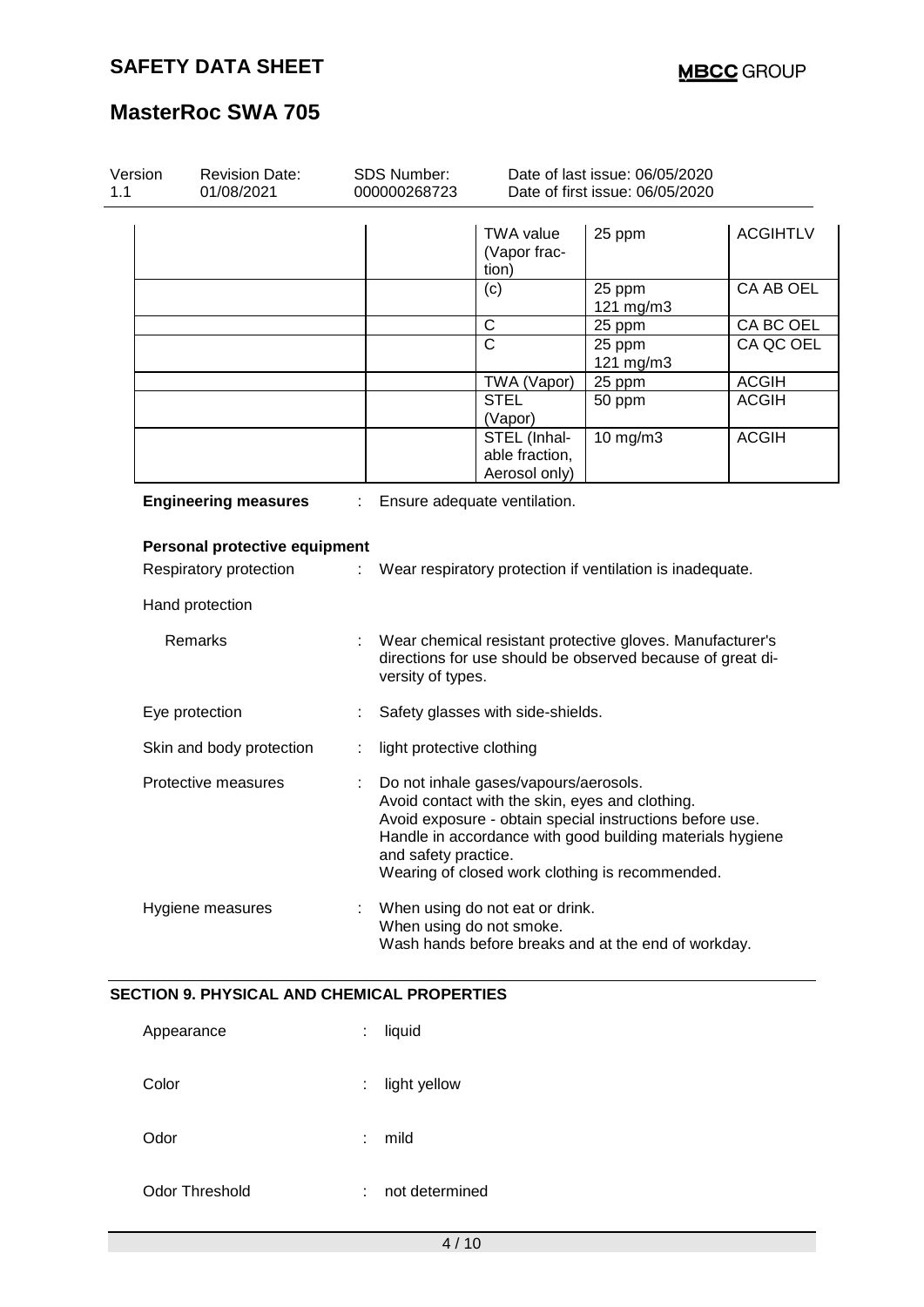| Version<br>1.1 | <b>Revision Date:</b><br>01/08/2021                 |    | <b>SDS Number:</b><br>000000268723 | Date of last issue: 06/05/2020<br>Date of first issue: 06/05/2020 |
|----------------|-----------------------------------------------------|----|------------------------------------|-------------------------------------------------------------------|
| pH             |                                                     |    | approx. 8.9 - 9.1                  |                                                                   |
|                | Freezing point                                      |    | approx. 0 °C                       |                                                                   |
|                | Melting point                                       |    |                                    | No applicable information available.                              |
|                | Boiling point/boiling range                         | ÷  | >100 °C                            |                                                                   |
|                | Flash point                                         |    | does not flash                     |                                                                   |
|                | Evaporation rate                                    |    | not determined                     |                                                                   |
|                | Upper explosion limit / Upper<br>flammability limit | ÷. |                                    | No applicable information available.                              |
|                | Lower explosion limit / Lower<br>flammability limit | ÷  |                                    | No applicable information available.                              |
|                | Vapor pressure                                      |    |                                    | No applicable information available.                              |
|                | Relative vapor density                              |    | not determined                     |                                                                   |
| Density        |                                                     |    |                                    | approx. 1.19 - 1.23 g/cm3 (20 °C)                                 |
|                | Solubility(ies)<br>Water solubility                 |    | partly miscible (20 °C)            |                                                                   |
|                | Solubility in other solvents                        | ÷  |                                    | No applicable information available.                              |
|                | Partition coefficient: n-<br>octanol/water          | ÷. | No data available                  |                                                                   |
|                | Autoignition temperature                            | ÷  | No data available                  |                                                                   |
|                | Decomposition temperature                           |    | scribed/indicated.                 | No decomposition if stored and handled as pre-                    |
| Viscosity      | Viscosity, dynamic                                  |    |                                    | approx. 3,000 - 6,000 mPa.s (20 °C)                               |
|                | Viscosity, kinematic                                |    |                                    | No applicable information available.                              |
|                | <b>Explosive properties</b>                         | ÷. | Not explosive<br>Not explosive     |                                                                   |
|                | Oxidizing properties                                | ÷  | not fire-propagating               |                                                                   |
|                | Sublimation point                                   |    |                                    | No applicable information available.                              |
|                | Molecular weight                                    |    | No data available                  |                                                                   |
|                | Metal corrosion rate                                |    | No corrosive effect on metal.      |                                                                   |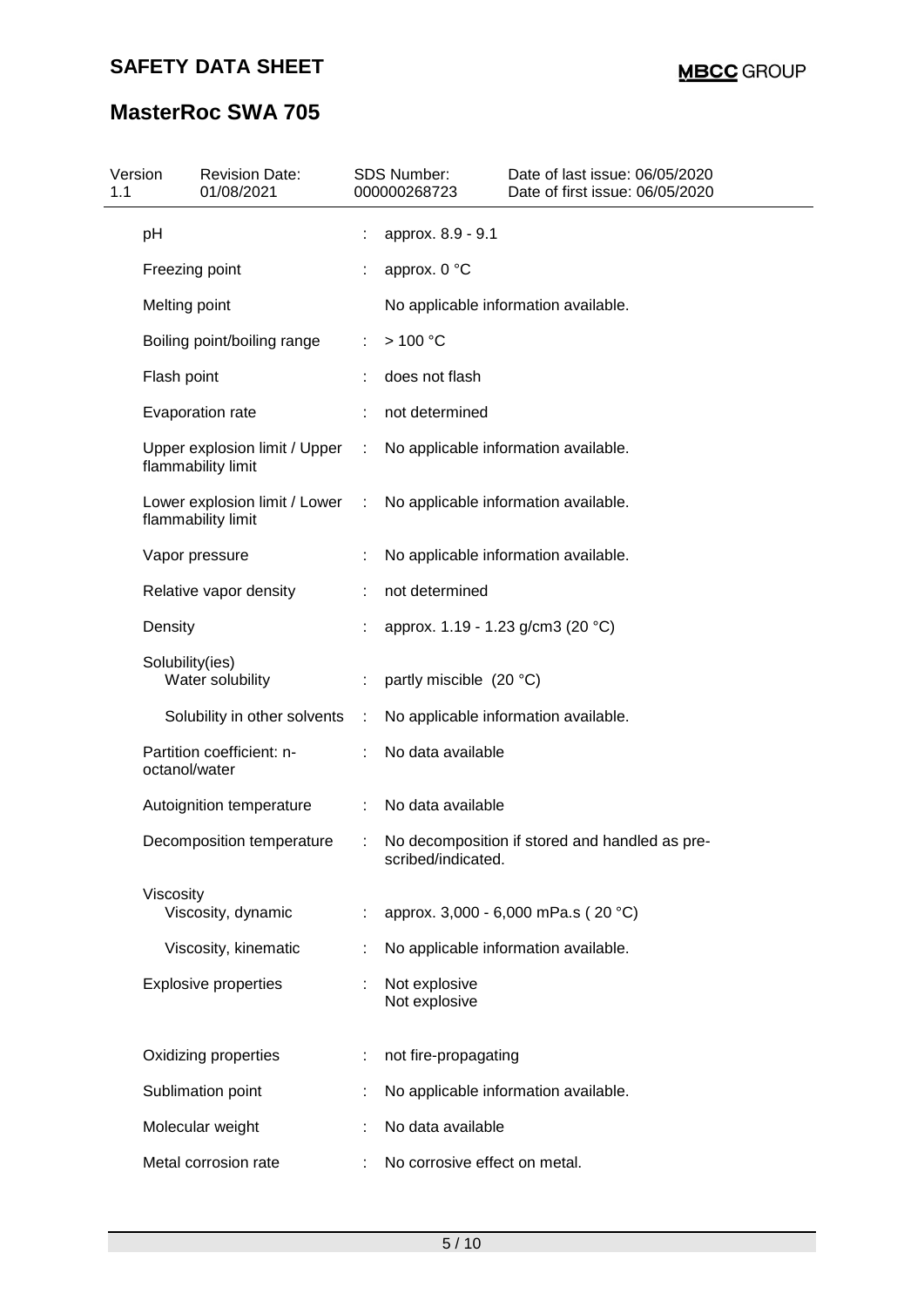| Version<br>1.1     | <b>Revision Date:</b><br>01/08/2021         |                                                                                      | <b>SDS Number:</b><br>000000268723                                                | Date of last issue: 06/05/2020<br>Date of first issue: 06/05/2020 |  |
|--------------------|---------------------------------------------|--------------------------------------------------------------------------------------|-----------------------------------------------------------------------------------|-------------------------------------------------------------------|--|
|                    |                                             |                                                                                      |                                                                                   |                                                                   |  |
|                    | <b>SECTION 10. STABILITY AND REACTIVITY</b> |                                                                                      |                                                                                   |                                                                   |  |
| Reactivity         |                                             |                                                                                      | scribed/indicated.                                                                | No hazardous reactions if stored and handled as pre-              |  |
| Chemical stability |                                             |                                                                                      | The product is stable if stored and handled as pre-<br>scribed/indicated.         |                                                                   |  |
| tions              |                                             | Possibility of hazardous reac- : No decomposition if stored and applied as directed. |                                                                                   |                                                                   |  |
|                    | Conditions to avoid                         |                                                                                      |                                                                                   | See SDS section 7 - Handling and storage.                         |  |
|                    | Incompatible materials                      |                                                                                      | Strong acids<br>Strong bases<br>Strong oxidizing agents<br>Strong reducing agents |                                                                   |  |
| products           | Hazardous decomposition                     |                                                                                      | as prescribed/indicated.                                                          | No hazardous decomposition products if stored and handled         |  |

### **SECTION 11. TOXICOLOGICAL INFORMATION**

#### **Acute toxicity**

Not classified based on available information.

#### **Product:**

| Acute oral toxicity       | Remarks: No data available. |
|---------------------------|-----------------------------|
| Acute inhalation toxicity | Remarks: No data available. |
| Acute dermal toxicity     | Remarks: No data available. |

#### **Skin corrosion/irritation**

Not classified based on available information.

#### **Serious eye damage/eye irritation**

Not classified based on available information.

#### **Respiratory or skin sensitization**

#### **Skin sensitization**

Not classified based on available information.

#### **Respiratory sensitization**

Not classified based on available information.

### **Germ cell mutagenicity**

Not classified based on available information.

#### **Carcinogenicity**

Not classified based on available information.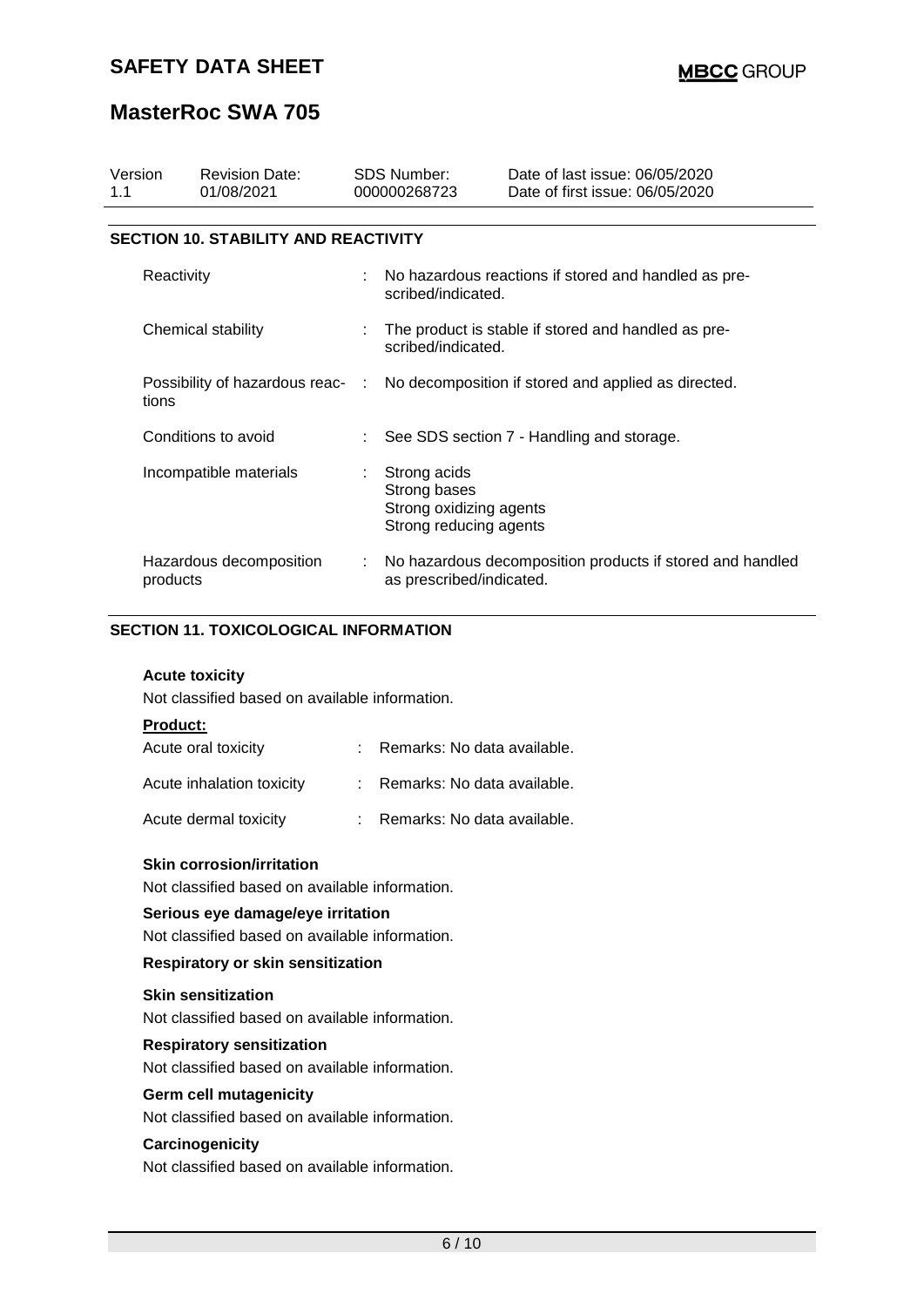# **MasterRoc SWA 705**

| Version<br>1.1 | <b>Revision Date:</b><br>01/08/2021                                                                                                                                                                                                                                                                                                                              |                       | <b>SDS Number:</b><br>000000268723           | Date of last issue: 06/05/2020<br>Date of first issue: 06/05/2020                                                                                                                            |  |  |  |
|----------------|------------------------------------------------------------------------------------------------------------------------------------------------------------------------------------------------------------------------------------------------------------------------------------------------------------------------------------------------------------------|-----------------------|----------------------------------------------|----------------------------------------------------------------------------------------------------------------------------------------------------------------------------------------------|--|--|--|
|                | <b>Reproductive toxicity</b><br>Not classified based on available information.<br><b>STOT-single exposure</b><br>Not classified based on available information.<br><b>STOT-repeated exposure</b><br>Not classified based on available information.<br><b>Aspiration toxicity</b><br>Not classified based on available information.<br><b>Further information</b> |                       |                                              |                                                                                                                                                                                              |  |  |  |
|                | Product:<br>Remarks                                                                                                                                                                                                                                                                                                                                              |                       | components.                                  | Health injuries are not known or expected under normal use.<br>The product has not been tested. The statements on toxicolo-<br>gy have been derived from the properties of the individual    |  |  |  |
|                | <b>SECTION 12. ECOLOGICAL INFORMATION</b>                                                                                                                                                                                                                                                                                                                        |                       |                                              |                                                                                                                                                                                              |  |  |  |
|                | <b>Ecotoxicity</b><br>No data available<br><b>Persistence and degradability</b><br>No data available<br><b>Bioaccumulative potential</b>                                                                                                                                                                                                                         |                       |                                              |                                                                                                                                                                                              |  |  |  |
|                | Components:                                                                                                                                                                                                                                                                                                                                                      |                       |                                              |                                                                                                                                                                                              |  |  |  |
|                | 2-methylpentane-2,4-diol:<br>Partition coefficient: n-<br>octanol/water                                                                                                                                                                                                                                                                                          | $\mathbb{Z}^{\times}$ | log Pow: 0.58<br>Method: other (calculated)  |                                                                                                                                                                                              |  |  |  |
|                | <b>Mobility in soil</b><br>No data available                                                                                                                                                                                                                                                                                                                     |                       |                                              |                                                                                                                                                                                              |  |  |  |
|                | Other adverse effects                                                                                                                                                                                                                                                                                                                                            |                       |                                              |                                                                                                                                                                                              |  |  |  |
|                | Product:<br>Additional ecological infor-<br>mation                                                                                                                                                                                                                                                                                                               |                       | harmful to aquatic organisms.<br>components. | There is a high probability that the product is not acutely<br>The product has not been tested. The statements on ecotoxi-<br>cology have been derived from the properties of the individual |  |  |  |

## **SECTION 13. DISPOSAL CONSIDERATIONS**

| <b>Disposal methods</b> |  |
|-------------------------|--|
|-------------------------|--|

| Waste from residues | Dispose of in accordance with national, state and local regula- |
|---------------------|-----------------------------------------------------------------|
|                     | tions.                                                          |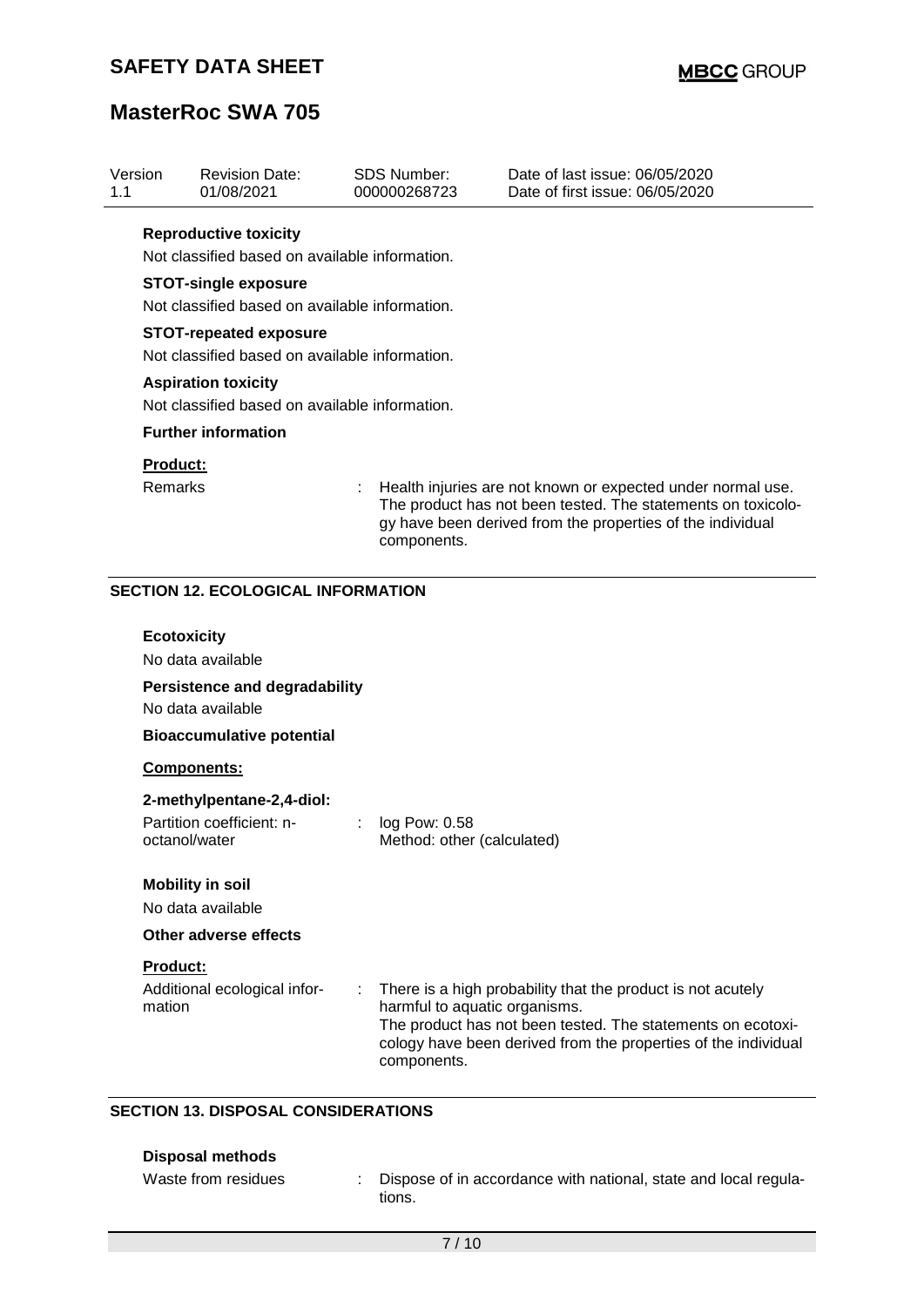| Version | <b>Revision Date:</b>  | <b>SDS Number:</b>                        | Date of last issue: 06/05/2020                                                                                                                                                                                                          |
|---------|------------------------|-------------------------------------------|-----------------------------------------------------------------------------------------------------------------------------------------------------------------------------------------------------------------------------------------|
| 1.1     | 01/08/2021             | 000000268723                              | Date of first issue: 06/05/2020                                                                                                                                                                                                         |
|         | Contaminated packaging | cal or used container.<br>stance/product. | Do not contaminate ponds, waterways or ditches with chemi-<br>Do not discharge into drains/surface waters/groundwater.<br>Contaminated packaging should be emptied as far as possible<br>and disposed of in the same manner as the sub- |

## **SECTION 14. TRANSPORT INFORMATION**

#### **International Regulations**

#### **UNRTDG**

Not regulated as a dangerous good

#### **IATA-DGR**

Not regulated as a dangerous good

#### **IMDG-Code**

Not regulated as a dangerous good

#### **Transport in bulk according to Annex II of MARPOL 73/78 and the IBC Code**

Not applicable for product as supplied.

#### **Domestic regulation**

**TDG** Not regulated as a dangerous good

### **SECTION 15. REGULATORY INFORMATION**

| The ingredients of this product are reported in the following inventories: |  |                                                                                                                                                         |  |
|----------------------------------------------------------------------------|--|---------------------------------------------------------------------------------------------------------------------------------------------------------|--|
| <b>DSL</b>                                                                 |  | : All components of this product are on the Canadian DSL                                                                                                |  |
| <b>TSCA</b>                                                                |  | : All chemical substances in this product are either listed as<br>active on the TSCA Inventory or are in compliance with a<br>TSCA Inventory exemption. |  |

#### **SECTION 16. OTHER INFORMATION**

| Full text of other abbreviations |                                                                                                                                                   |
|----------------------------------|---------------------------------------------------------------------------------------------------------------------------------------------------|
| $1-A$                            | 29 CFR 1910.1000 (Table Z- : OSHA - Table Z-1-A (29 CFR 1910.1000)                                                                                |
| <b>ACGIH</b>                     | : USA. ACGIH Threshold Limit Values (TLV)                                                                                                         |
| <b>ACGIHTLV</b>                  | : American Conference of Governmental Industrial Hygienists -<br>threshold limit values (US)                                                      |
| CA AB OEL                        | : Canada. Alberta, Occupational Health and Safety Code (table<br>$2:$ OEL)                                                                        |
| CA BC OEL                        | : Canada, British Columbia OEL                                                                                                                    |
| CA QC OEL                        | Québec. Regulation respecting occupational health and safe-<br>ty, Schedule 1, Part 1: Permissible exposure values for air-<br>borne contaminants |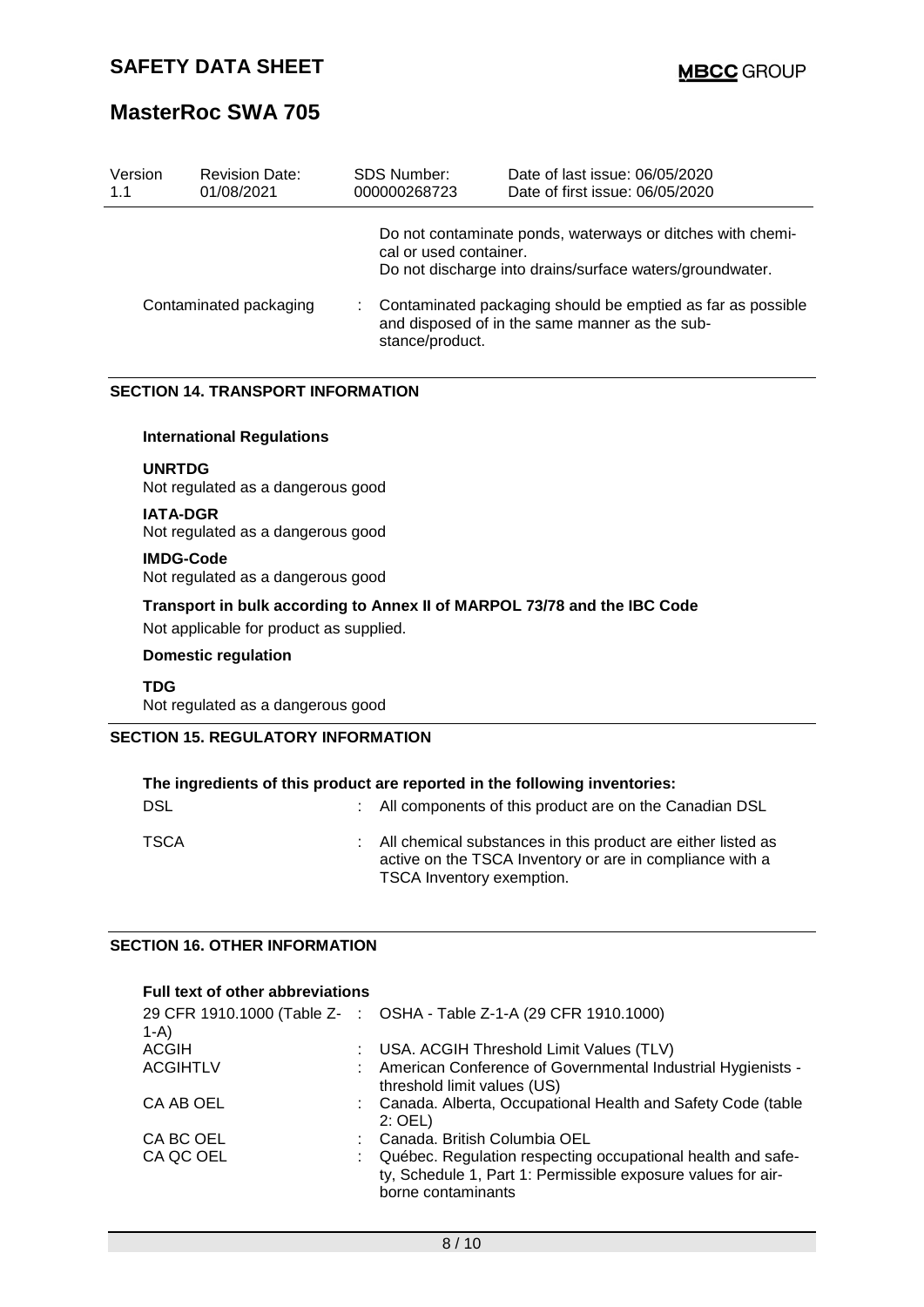|                                                                                                                                           |                | 000000268723                                                                                                                                                                                         | Date of first issue: 06/05/2020                     |
|-------------------------------------------------------------------------------------------------------------------------------------------|----------------|------------------------------------------------------------------------------------------------------------------------------------------------------------------------------------------------------|-----------------------------------------------------|
| <b>NIOSH</b><br>$1-A$ ) / CLV                                                                                                             |                | 29 CFR 1910.1000 (Table Z- : Ceiling Limit Value:                                                                                                                                                    | : NIOSH Pocket Guide to Chemical Hazards (US)       |
| ACGIH / TWA<br>ACGIH / STEL<br><b>ACGIHTLV / STEL value</b><br>ACGIHTLV / TWA value<br>CA AB OEL $/(c)$<br>CA BC OEL / C<br>CA QC OEL / C | t.<br>÷.<br>t. | : 8-hour, time-weighted average<br>Short-term exposure limit<br>Short Term Exposure Limit (STEL):<br>Time Weighted Average (TWA):<br>ceiling occupational exposure limit<br>ceiling limit<br>Ceiling | Ceiling Limit Value and Time Period (if specified): |

AICS - Australian Inventory of Chemical Substances; ANTT - National Agency for Transport by Land of Brazil; ASTM - American Society for the Testing of Materials; bw - Body weight; CMR - Carcinogen, Mutagen or Reproductive Toxicant; DIN - Standard of the German Institute for Standardisation; DSL - Domestic Substances List (Canada); ECx - Concentration associated with x% response; ELx - Loading rate associated with x% response; EmS - Emergency Schedule; ENCS - Existing and New Chemical Substances (Japan); ErCx - Concentration associated with x% growth rate response; ERG - Emergency Response Guide; GHS - Globally Harmonized System; GLP - Good Laboratory Practice; IARC - International Agency for Research on Cancer; IATA - International Air Transport Association; IBC - International Code for the Construction and Equipment of Ships carrying Dangerous Chemicals in Bulk; IC50 - Half maximal inhibitory concentration; ICAO - International Civil Aviation Organization; IECSC - Inventory of Existing Chemical Substances in China; IMDG - International Maritime Dangerous Goods; IMO - International Maritime Organization; ISHL - Industrial Safety and Health Law (Japan); ISO - International Organisation for Standardization; KECI - Korea Existing Chemicals Inventory; LC50 - Lethal Concentration to 50 % of a test population; LD50 - Lethal Dose to 50% of a test population (Median Lethal Dose); MARPOL - International Convention for the Prevention of Pollution from Ships; n.o.s. - Not Otherwise Specified; Nch - Chilean Norm; NO(A)EC - No Observed (Adverse) Effect Concentration; NO(A)EL - No Observed (Adverse) Effect Level; NOELR - No Observable Effect Loading Rate; NOM - Official Mexican Norm; NTP - National Toxicology Program; NZIoC - New Zealand Inventory of Chemicals; OECD - Organization for Economic Co-operation and Development; OPPTS - Office of Chemical Safety and Pollution Prevention; PBT - Persistent, Bioaccumulative and Toxic substance; PICCS - Philippines Inventory of Chemicals and Chemical Substances; (Q)SAR - (Quantitative) Structure Activity Relationship; REACH - Regulation (EC) No 1907/2006 of the European Parliament and of the Council concerning the Registration, Evaluation, Authorisation and Restriction of Chemicals; SADT - Self-Accelerating Decomposition Temperature; SDS - Safety Data Sheet; TCSI - Taiwan Chemical Substance Inventory; TDG - Transportation of Dangerous Goods; TSCA - Toxic Substances Control Act (United States); UN - United Nations; UNRTDG - United Nations Recommendations on the Transport of Dangerous Goods; vPvB - Very Persistent and Very Bioaccumulative; WHMIS - Workplace Hazardous Materials Information System

Revision Date : 01/08/2021

We support worldwide Responsible Care® initiatives. We value the health and safety of our employees, customers, suppliers and neighbors, and the protection of the environment. Our commitment to Responsible Care is integral to conducting our business and operating our facilities in a safe and environmentally responsible fashion, supporting our customers and suppliers in ensuring the safe and environmentally sound handling of our products, and minimizing the impact of our operations on society and the environment during production, storage, transport, use and disposal of our products.